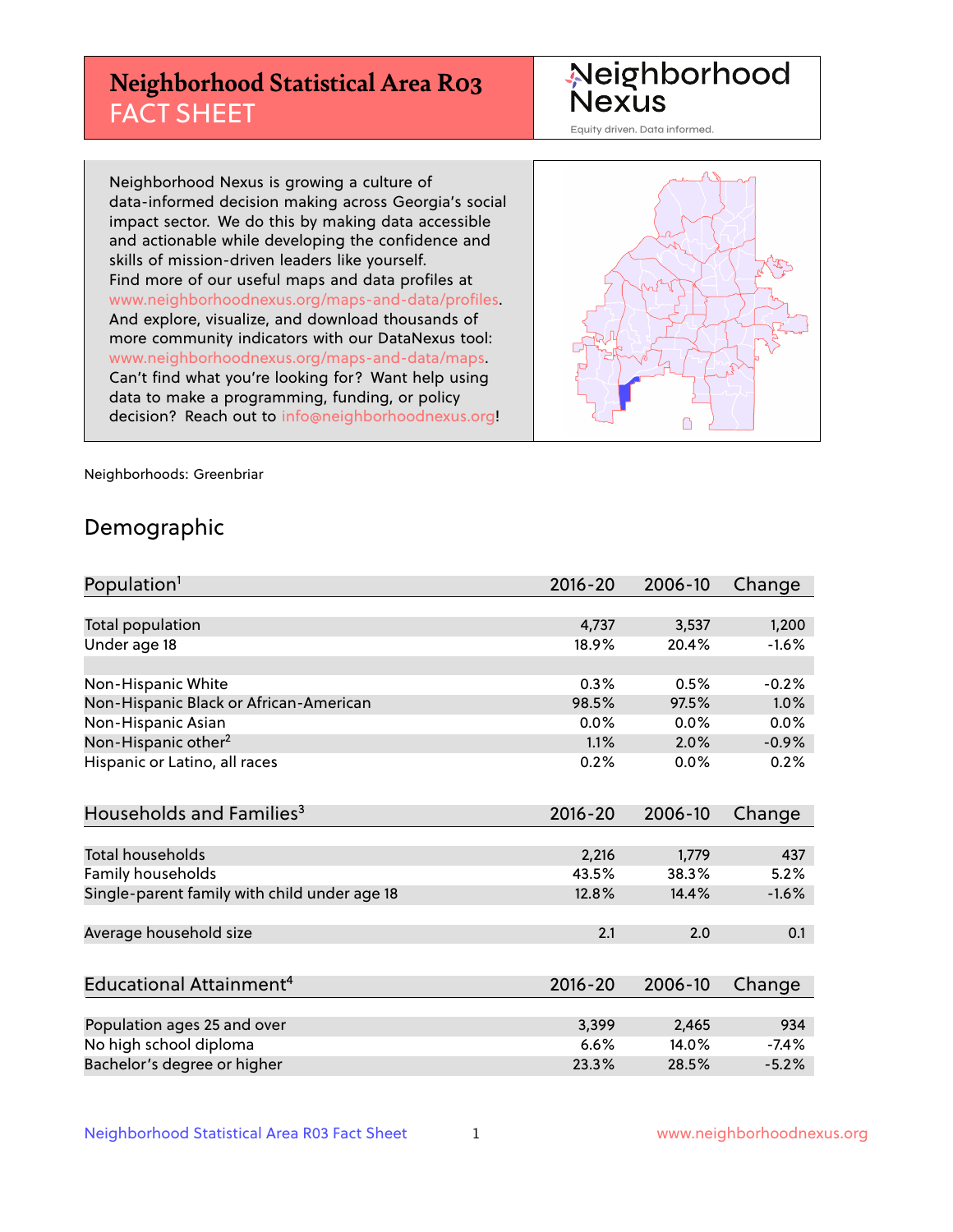# Change Measures, continued...

| Employment <sup>5</sup>                                 | $2016 - 20$ | 2006-10  | Change   |
|---------------------------------------------------------|-------------|----------|----------|
| Total workers residing in Neighborhood Statistical Area | 1,500       | 1,198    | 302      |
| Workers with earnings \$1250/month or less              | 27.4%       | 33.2%    | $-5.8%$  |
| Workers with earnings \$1251/month to \$3333/month      | 43.4%       | 48.7%    | $-5.3%$  |
| Workers with earnings greater than \$3333/month         | 29.2%       | 18.1%    | 11.1%    |
|                                                         |             |          |          |
| Total jobs located in Neighborhood Statistical Area     | 1,855       | 1,542    | 313      |
| Jobs with earnings \$1250/month or less                 | 57.4%       | 51.6%    | 5.7%     |
| Jobs with earnings \$1251/month to \$3333/month         | 26.9%       | 36.7%    | $-9.8%$  |
| Jobs with earnings greater than \$3333/month            | 15.7%       | 11.7%    | 4.1%     |
|                                                         |             |          |          |
| Jobs/workers ratio                                      | 1.2         | 1.3      | $-0.1$   |
|                                                         |             |          |          |
| Income and Poverty <sup>6</sup>                         | $2016 - 20$ | 2006-10  | Change   |
|                                                         |             |          |          |
| Median household income                                 | \$30,663    | \$26,622 | \$4,041  |
|                                                         |             |          |          |
| Population for whom poverty status is determined        | 4,737       | 3,537    | 1,200    |
| Population below poverty                                | 20.8%       | 27.5%    | $-6.7%$  |
| Housing <sup>7</sup>                                    | $2016 - 20$ | 2006-10  | Change   |
|                                                         |             |          |          |
| Total housing units                                     | 2,599       | 2,175    | 424      |
| Occupied housing units                                  | 85.3%       | 81.8%    | 3.5%     |
| Vacant housing units                                    | 14.7%       | 18.2%    | $-3.5%$  |
|                                                         |             |          |          |
| Occupied housing units                                  | 2,216       | 1,779    | 437      |
| Owner occupied housing units                            | 26.3%       | 25.9%    | 0.4%     |
| Renter occupied housing units                           | 73.7%       | 74.1%    | $-0.4%$  |
|                                                         |             |          |          |
| Access to a Vehicle <sup>8</sup>                        | $2016 - 20$ | 2006-10  | Change   |
|                                                         |             |          |          |
| Occupied housing units                                  | 2,216       | 1,779    | 437      |
| No vehicle available                                    | 20.7%       | 26.1%    | $-5.4%$  |
| Crime Rates, per 10,000 Population <sup>9</sup>         | 2017-21     | 2012-16  | Change   |
|                                                         |             |          |          |
| All Part I crimes                                       | 687.8       | 1,067.5  | $-379.7$ |
| Violent crime                                           | 93.7        | 104.6    | $-10.9$  |
| Murder                                                  | 1.7         | 1.7      | 0.0      |
| Robbery                                                 | 35.0        | 64.2     | $-29.1$  |
| Aggravated assault                                      | 57.0        | 38.8     | 18.2     |
| Property crime                                          | 594.0       | 962.9    | $-368.9$ |
| <b>Burglary</b>                                         | 79.0        | 118.8    | $-39.8$  |
| Larceny                                                 | 413.3       | 667.5    | $-254.2$ |
| Vehicle theft                                           | 101.8       | 176.7    | $-74.9$  |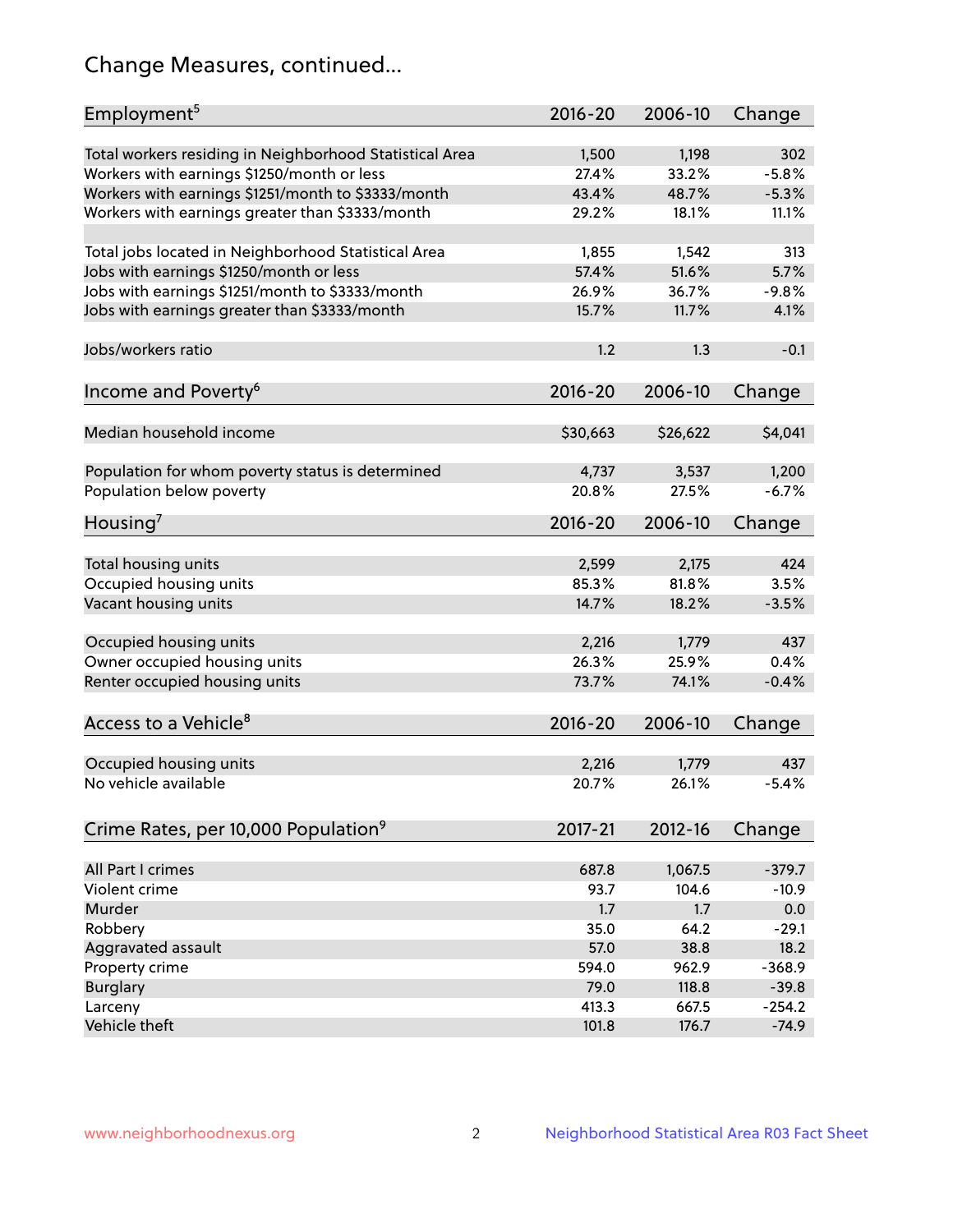# Current Data: Demographic

| Sex and Age, 2016-20 <sup>10</sup>                    | Estimate        | Margin of Error |
|-------------------------------------------------------|-----------------|-----------------|
| Total population                                      | 4,737           | ±1,054          |
| Male                                                  | 37.3%           | $\pm$ 9.2%      |
| Female                                                | 62.7%           | ±19.1%          |
| Under 5 years                                         | 7.1%            | $\pm$ 3.4%      |
| 5 to 9 years                                          | 6.7%            | $\pm$ 5.0%      |
| 10 to 14 years                                        | 5.0%            | $\pm$ 3.1%      |
| 15 to 19 years                                        | 1.6%            | $\pm 2.0\%$     |
| 20 to 24 years                                        | 7.8%            | ±4.3%           |
| 25 to 34 years                                        | 12.8%           | $\pm$ 5.4%      |
| 35 to 44 years                                        | 12.6%           | $\pm$ 6.0%      |
| 45 to 54 years                                        | 11.1%           | $\pm 2.7\%$     |
| 55 to 59 years                                        | 5.0%            | $\pm1.8\%$      |
| 60 to 64 years                                        | 4.1%            | $\pm 1.7\%$     |
| 65 to 74 years                                        | 19.6%           | $\pm$ 10.7%     |
| 75 to 84 years                                        | 6.0%            | $\pm 1.7\%$     |
| 85 years and over                                     | 0.5%            | $\pm$ 0.5%      |
| Median age (years)                                    | 40.1            | $\pm 2.1$       |
| Race and Ethnicity, 2016-20 <sup>11</sup>             | <b>Estimate</b> | Margin of Error |
| Total population                                      | 4,737           | ±1,054          |
| Hispanic or Latino (of any race)                      | 0.2%            | $\pm$ 0.3%      |
| Not Hispanic or Latino                                | 99.8%           | $\pm$ 0.0%      |
| White alone                                           | 0.3%            | $\pm$ 0.5%      |
| Black or African American alone                       | 98.5%           | $\pm$ 4.0%      |
| American Indian and Alaska Native alone               | 0.0%            | $\pm$ 0.3%      |
| Asian alone                                           | 0.0%            | $\pm$ 0.3%      |
| Native Hawaiian and other Pacific Islander alone      | 0.0%            | $\pm$ 0.3%      |
| Some other race alone                                 | 0.0%            | $\pm$ 0.3%      |
| Two or more races                                     | 1.1%            | $\pm$ 1.4%      |
| U.S. Citizenship Status, 2016-20 <sup>12</sup>        | Estimate        | Margin of Error |
| Foreign-born population                               | 59              | $\pm 68$        |
| Naturalized U.S. citizen                              | 100.0%          | $\pm$ 0.0%      |
| Not a U.S. citizen                                    | 0.0%            | $\pm$ 23.7%     |
| Citizen, Voting Age Population, 2016-20 <sup>13</sup> | Estimate        | Margin of Error |
| Citizen, 18 and over population                       | 3,844           | $\pm 769$       |
| Male                                                  | 34.2%           | $\pm$ 11.5%     |
| Female                                                | 65.8%           | $\pm$ 6.9%      |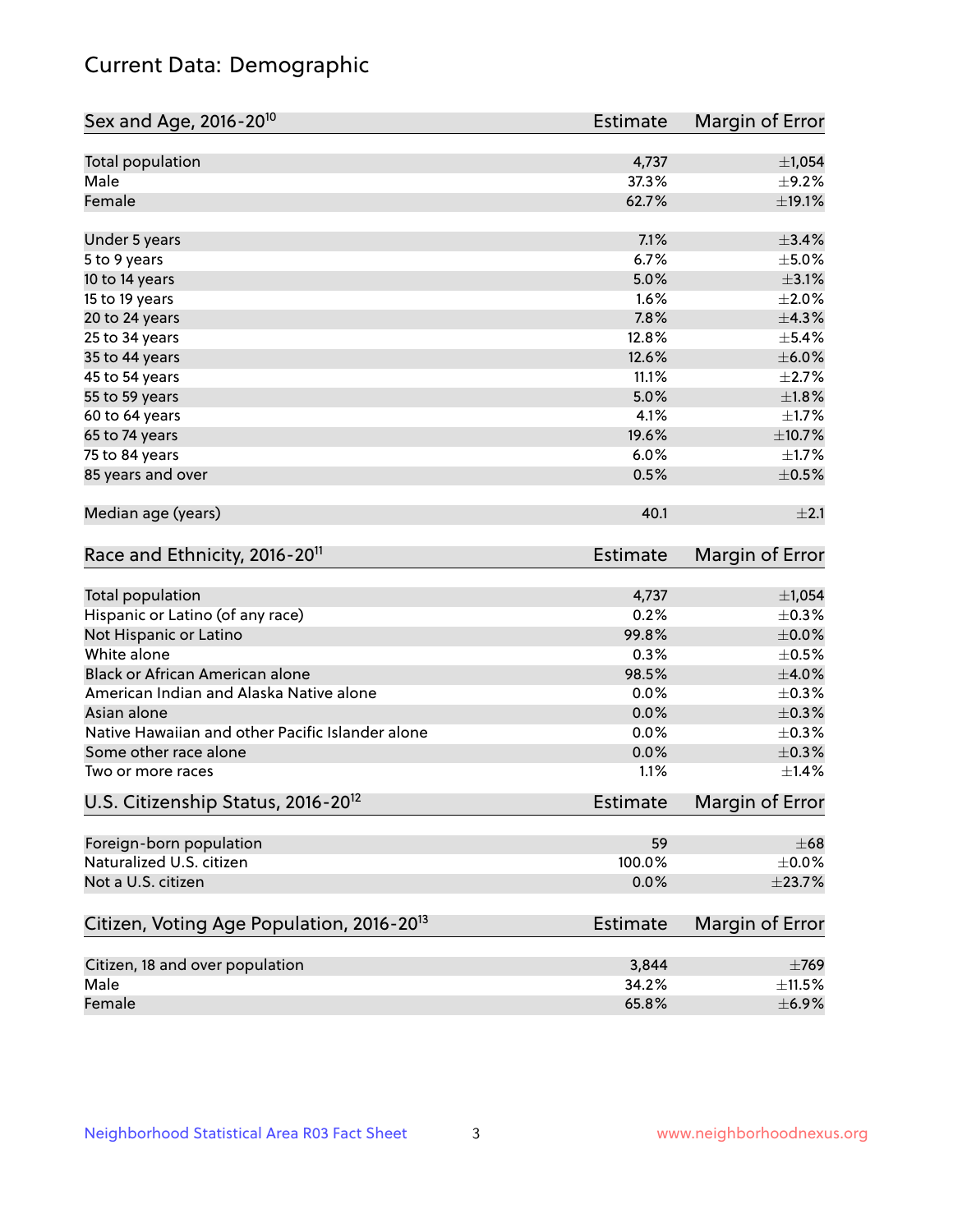# Current Data: Economic

| Income, 2016-20 <sup>14</sup>                           | <b>Estimate</b> | Margin of Error |
|---------------------------------------------------------|-----------------|-----------------|
| All households                                          |                 | $\pm$ 512       |
|                                                         | 2,216<br>7.2%   | $\pm$ 3.3%      |
| Less than \$10,000                                      |                 |                 |
| \$10,000 to \$14,999                                    | 8.0%            | ±3.4%           |
| \$15,000 to \$24,999                                    | 16.1%           | ±4.8%           |
| \$25,000 to \$34,999                                    | 22.6%           | $\pm$ 12.6%     |
| \$35,000 to \$49,999                                    | 19.0%           | ±11.4%          |
| \$50,000 to \$74,999                                    | 8.7%            | $\pm$ 4.4%      |
| \$75,000 to \$99,999                                    | 5.2%            | $\pm 2.4\%$     |
| \$100,000 to \$149,999                                  | 12.3%           | $\pm$ 11.5%     |
| \$150,000 to \$199,999                                  | 0.4%            | $\pm$ 0.7%      |
| \$200,000 or more                                       | 0.7%            | $\pm$ 0.7%      |
| Median household income (dollars)                       | \$30,663        | ±3,068          |
| Mean household income (dollars)                         | \$46,194        | ±12,826         |
| Households with earnings                                | 66.8%           | ±11.7%          |
| Mean earnings (dollars)                                 | \$49,124        | ±19,191         |
| Households with Social Security                         | 37.9%           | $\pm$ 9.6%      |
| Mean Social Security income (dollars)                   | \$13,835        | ±6,265          |
| Households with retirement income                       | 22.9%           | $\pm$ 11.2%     |
| Mean retirement income (dollars)                        | \$20,220        | ±13,337         |
| Households with Supplemental Security Income            | 5.6%            | $\pm$ 3.3%      |
| Mean Supplemental Security Income (dollars)             | \$8,935         | $\pm 2,858$     |
| Households with cash public assistance income           | 0.9%            | $\pm 1.5\%$     |
| Mean cash public assistance income (dollars)            | \$0             | $\pm 0$         |
| Households with Food Stamp/SNAP benefits in the past 12 | 29.1%           | $\pm$ 11.4%     |
| months                                                  |                 |                 |
| Family households                                       | 964             | $\pm$ 310       |
| Less than \$10,000                                      | 3.7%            | $\pm$ 5.9%      |
| \$10,000 to \$14,999                                    | 3.1%            | $\pm$ 3.7%      |
| \$15,000 to \$24,999                                    | 20.3%           | $\pm$ 8.8%      |
|                                                         |                 |                 |
| \$25,000 to \$34,999                                    | 30.0%           | $\pm 25.8\%$    |
| \$35,000 to \$49,999                                    | 17.7%           | ±10.9%          |
| \$50,000 to \$74,999                                    | 9.8%            | $\pm$ 8.4%      |
| \$75,000 to \$99,999                                    | 8.3%            | $\pm$ 4.8%      |
| \$100,000 to \$149,999                                  | 4.7%            | $\pm$ 4.6%      |
| \$150,000 to \$199,999                                  | 0.8%            | $\pm 1.6\%$     |
| \$200,000 or more                                       | 1.6%            | $\pm 1.5\%$     |
| Median family income (dollars)                          | \$31,167        | $\pm 2,805$     |
| Mean family income (dollars)                            | \$45,607        | ±19,513         |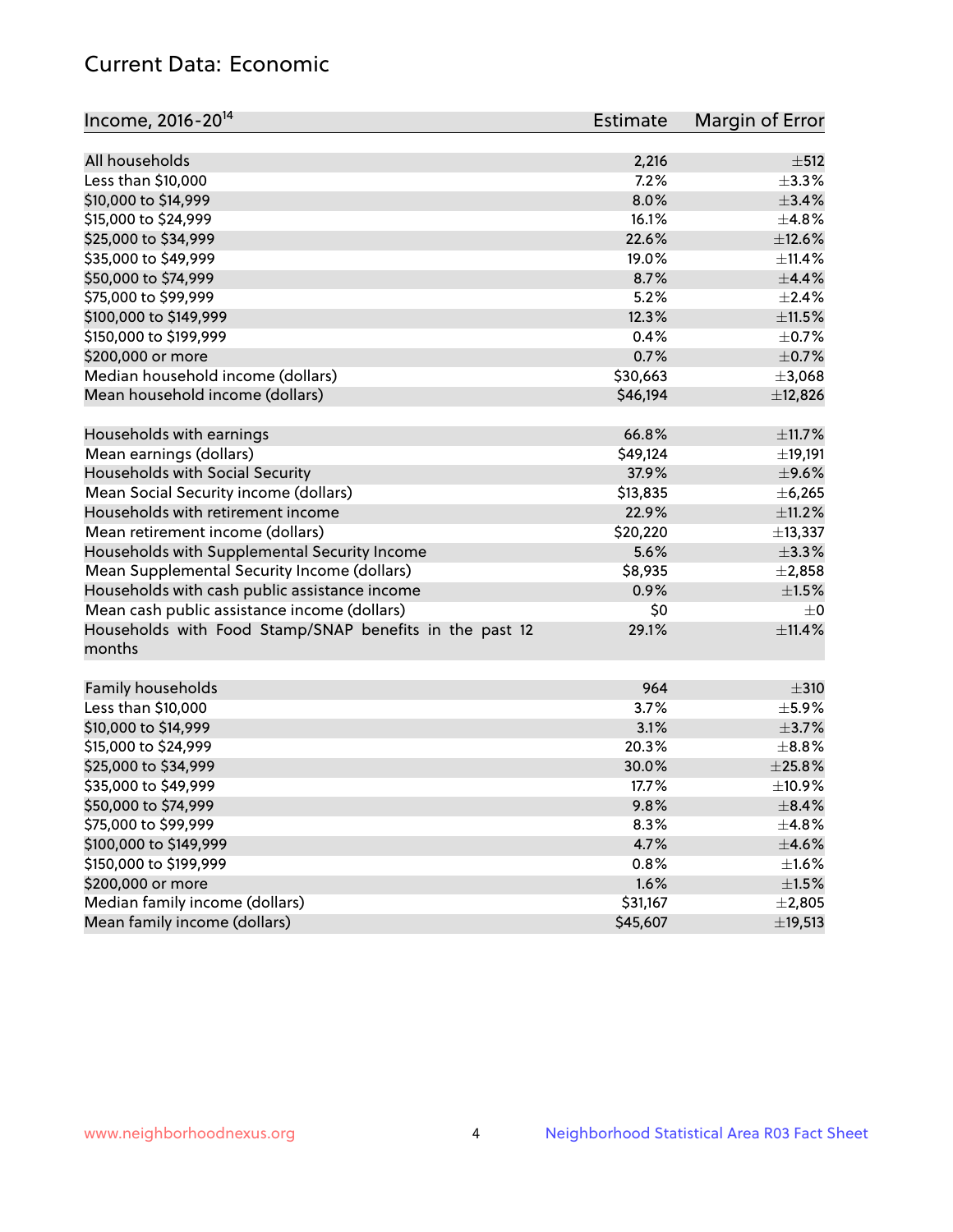# Current Data: Economic, continued...

| Income, 2016-20, continued <sup>15</sup>                              | <b>Estimate</b> | <b>Margin of Error</b> |
|-----------------------------------------------------------------------|-----------------|------------------------|
|                                                                       |                 |                        |
| Nonfamily households                                                  | 1,252           | $\pm$ 407              |
| Median nonfamily income (dollars)                                     | \$29,803        | ±4,040                 |
| Mean nonfamily income (dollars)                                       | \$46,504        | ±23,178                |
| Median earnings for workers (dollars)                                 | \$25,990        | ±1,576                 |
| Median earnings for male full-time, year-round workers<br>(dollars)   | \$28,782        | $\pm$ 8,431            |
| Median earnings for female full-time, year-round workers<br>(dollars) | \$29,888        | ±3,576                 |
| Per capita income (dollars)                                           | \$23,487        | ±5,957                 |
| Families Below Poverty Level, 2016-20 <sup>16</sup>                   | <b>Estimate</b> | <b>Margin of Error</b> |
|                                                                       |                 |                        |
| <b>All Families</b>                                                   | 964             | $\pm$ 310              |
| Percent below poverty                                                 | 19.6%           | $\pm$ 8.0%             |
| Families with related children under 18 years                         | 422             | $\pm$ 172              |
| Percent below poverty                                                 | 43.6%           | ±15.4%                 |
| Families with related children under 5 years only                     | 132             | $\pm 109$              |
| Percent below poverty                                                 | 74.2%           | $\pm$ 33.3%            |
| Married couple families                                               | 344             | $\pm 263$              |
| Percent below poverty                                                 | 1.5%            | ±2.0%                  |
| Married couple families with related children under 18 years          | $\overline{7}$  | ±10                    |
| Percent below poverty                                                 | 71.4%           | ±51.5%                 |
| Married couple families with related children under 5 years           | 0               | ±20                    |
| Percent below poverty                                                 | $\ddagger$      | $^+$                   |
| Families with female householder, no spouse present                   | 604             | ±191                   |
| Percent below poverty                                                 | 30.5%           | ±12.9%                 |
| Families with female householder, no spouse present with              | 415             | $\pm$ 171              |
| related children under 18 years                                       |                 |                        |
| Percent below poverty                                                 | 43.1%           | ±15.6%                 |
| Families with female householder, no spouse present with              | 132             | $\pm$ 105              |
| related children under 5 years                                        |                 |                        |
| Percent below poverty                                                 | 74.2%           | $\pm 33.6\%$           |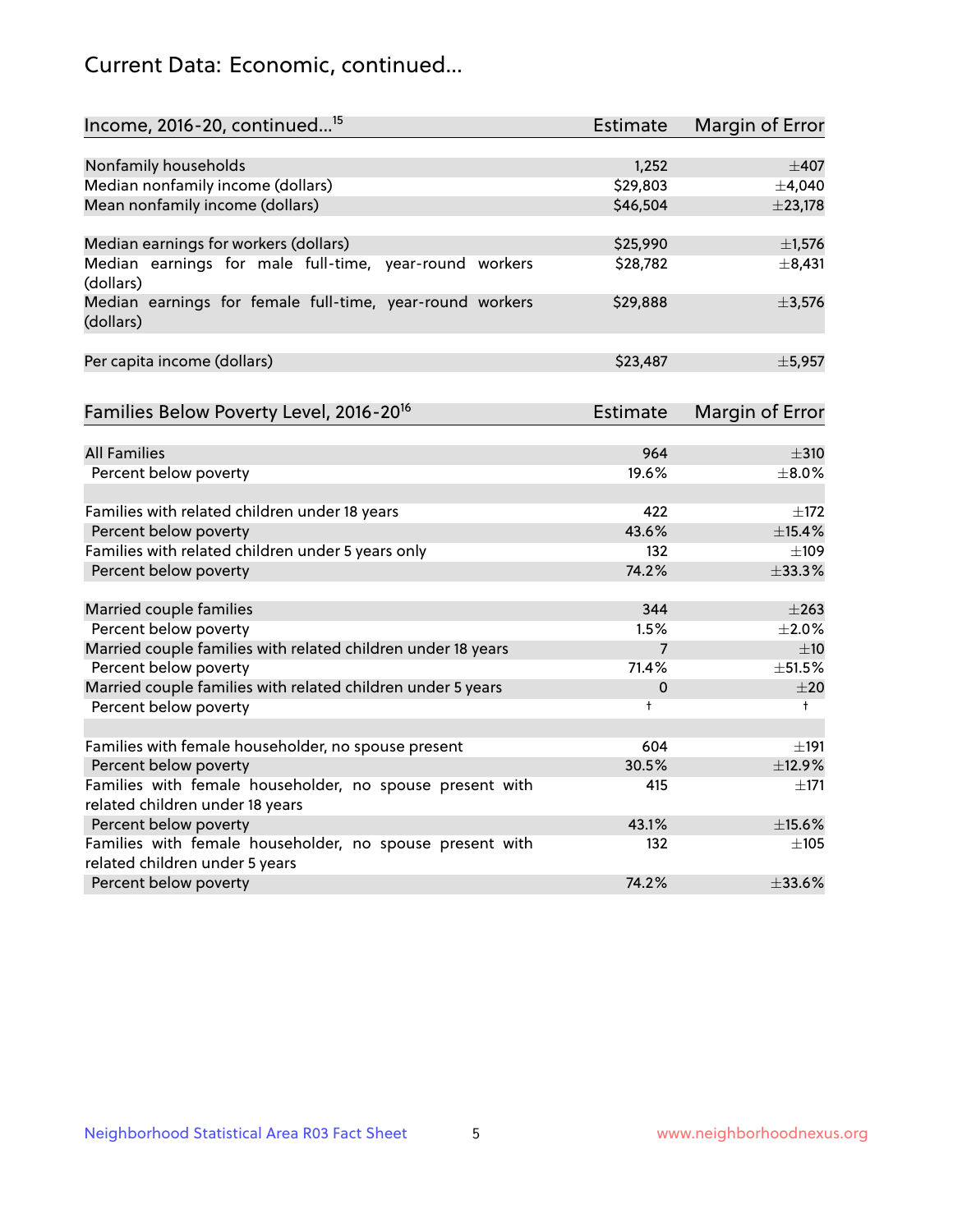# Current Data: Economic, continued...

| People Below Poverty Level, 2016-20 <sup>17</sup> | <b>Estimate</b> | Margin of Error |
|---------------------------------------------------|-----------------|-----------------|
|                                                   |                 |                 |
| Total population                                  | 4,737           | ±1,054          |
| Percent below poverty                             | 20.8%           | $\pm$ 4.9%      |
| Population under 18 years                         | 893             | $\pm$ 347       |
| Percent below poverty                             | 41.0%           | ±11.4%          |
| Population 18 years and over                      | 3,844           | $\pm 764$       |
| Percent below poverty                             | 16.1%           | $\pm 3.8\%$     |
| Population 18 to 64 years                         | 2,606           | $\pm$ 523       |
| Percent below poverty                             | 15.3%           | $\pm$ 5.3%      |
| Population 65 years and over                      | 1.238           | $\pm$ 558       |
| Percent below poverty                             | 17.6%           | $\pm 2.1\%$     |

| Poverty by Race/Ethnicity, 2016-20 <sup>18</sup> | <b>Estimate</b> |             |
|--------------------------------------------------|-----------------|-------------|
|                                                  |                 |             |
| Non-Hispanic White population                    | 14              | $\pm 23$    |
| Percent below poverty                            | 100.0%          | $\pm 0.0\%$ |
| <b>Black population</b>                          | 4,664           | $\pm$ 1,055 |
| Percent below poverty                            | 20.4%           | $\pm$ 5.2%  |
| Asian population                                 | 0               | ±14         |
| Percent below poverty                            |                 |             |
| Hispanic or Latino population                    | 9               | ±15         |
| Percent below poverty                            | 100.0%          | $\pm$ 0.0%  |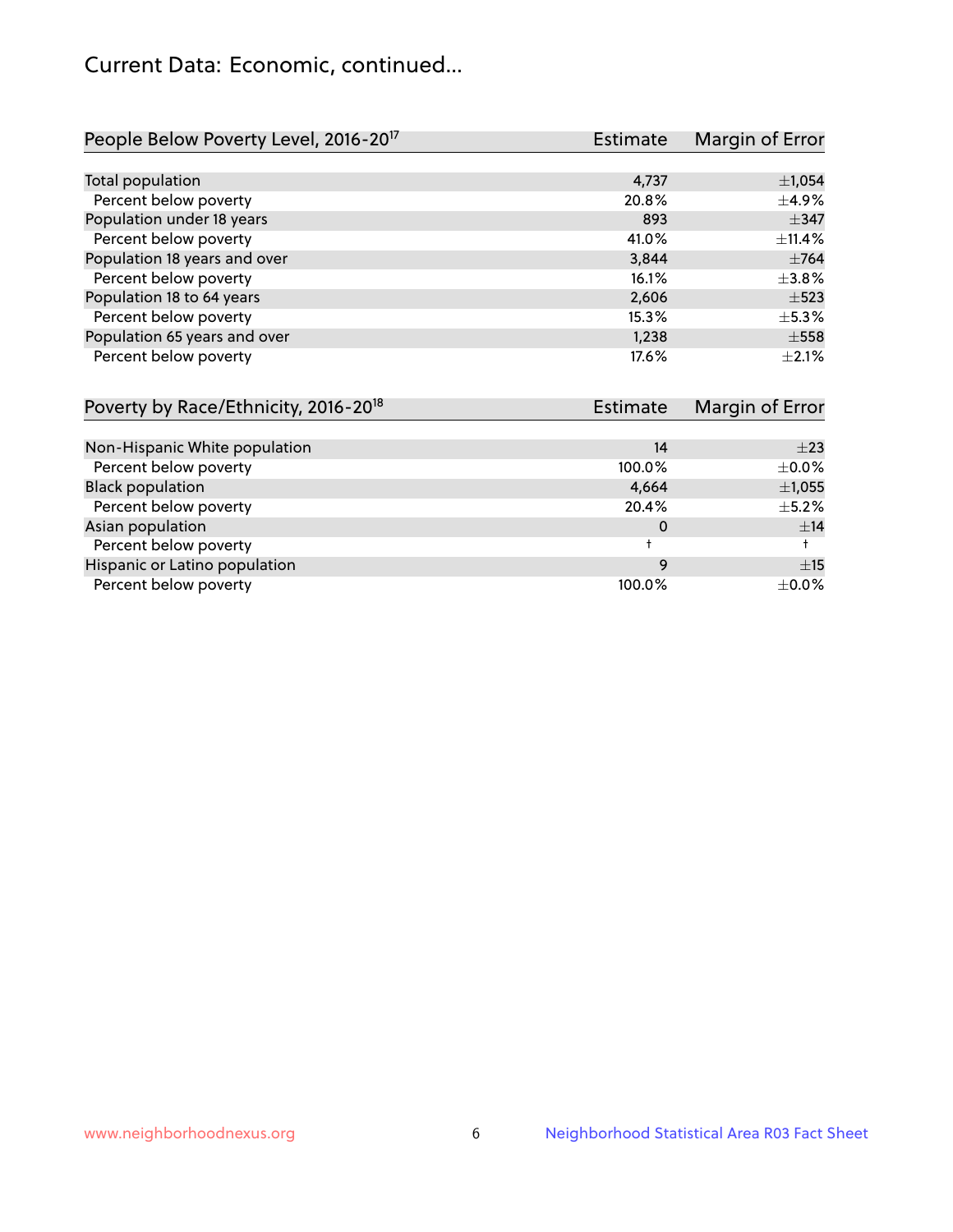# Current Data: Employment

| Employment Status, 2016-20 <sup>19</sup>                                    | <b>Estimate</b> | Margin of Error |
|-----------------------------------------------------------------------------|-----------------|-----------------|
|                                                                             |                 |                 |
| Population 16 years and over                                                | 3,844           | ±912            |
| In labor force                                                              | 57.1%           | ±18.9%          |
| Civilian labor force                                                        | 56.7%           | ±18.9%          |
| Employed                                                                    | 49.6%           | $\pm$ 4.7%      |
| Unemployed                                                                  | 7.1%            | $\pm$ 3.9%      |
| <b>Armed Forces</b>                                                         | 0.3%            | $\pm1.7\%$      |
| Not in labor force                                                          | 42.9%           | $\pm$ 11.2%     |
| Civilian labor force                                                        | 2,181           | $\pm$ 508       |
| <b>Unemployment Rate</b>                                                    | 12.6%           | $\pm$ 6.9%      |
| Females 16 years and over                                                   | 2,528           | $\pm$ 560       |
| In labor force                                                              | 63.6%           | $\pm$ 11.1%     |
| Civilian labor force                                                        | 63.6%           | $\pm$ 11.1%     |
| Employed                                                                    | 54.3%           | ±12.3%          |
| Own children of the householder under 6 years                               | 343             | ±217            |
| All parents in family in labor force                                        | 92.4%           | ±82.7%          |
| Own children of the householder 6 to 17 years                               | 489             | $\pm 282$       |
| All parents in family in labor force                                        | 94.5%           | ±75.2%          |
| Industry, 2016-20 <sup>20</sup>                                             | <b>Estimate</b> | Margin of Error |
|                                                                             |                 |                 |
| Civilian employed population 16 years and over                              | 1,907           | $\pm$ 487       |
| Agriculture, forestry, fishing and hunting, and mining                      | 0.0%            | $\pm 1.0\%$     |
| Construction                                                                | 0.3%            | $\pm$ 0.9%      |
| Manufacturing                                                               | 1.3%            | $\pm$ 1.3%      |
| Wholesale trade                                                             | 1.8%            | $\pm 3.0\%$     |
| Retail trade                                                                | 14.9%           | $\pm 8.1\%$     |
| Transportation and warehousing, and utilities                               | 9.1%            | $\pm$ 5.0%      |
| Information                                                                 | 1.9%            | $\pm 3.0\%$     |
| Finance and insurance, and real estate and rental and leasing               | 3.6%            | $\pm 2.6\%$     |
| Professional, scientific, and management, and administrative                | 27.1%           | $\pm$ 15.0%     |
| and waste management services                                               |                 |                 |
| Educational services, and health care and social assistance                 | 19.0%           | ±10.8%          |
| Arts, entertainment, and recreation, and accommodation and<br>food services | 9.5%            | $\pm$ 8.2%      |
| Other services, except public administration                                | 7.8%            | $\pm$ 4.7%      |
| Public administration                                                       | 3.5%            | $\pm$ 4.2%      |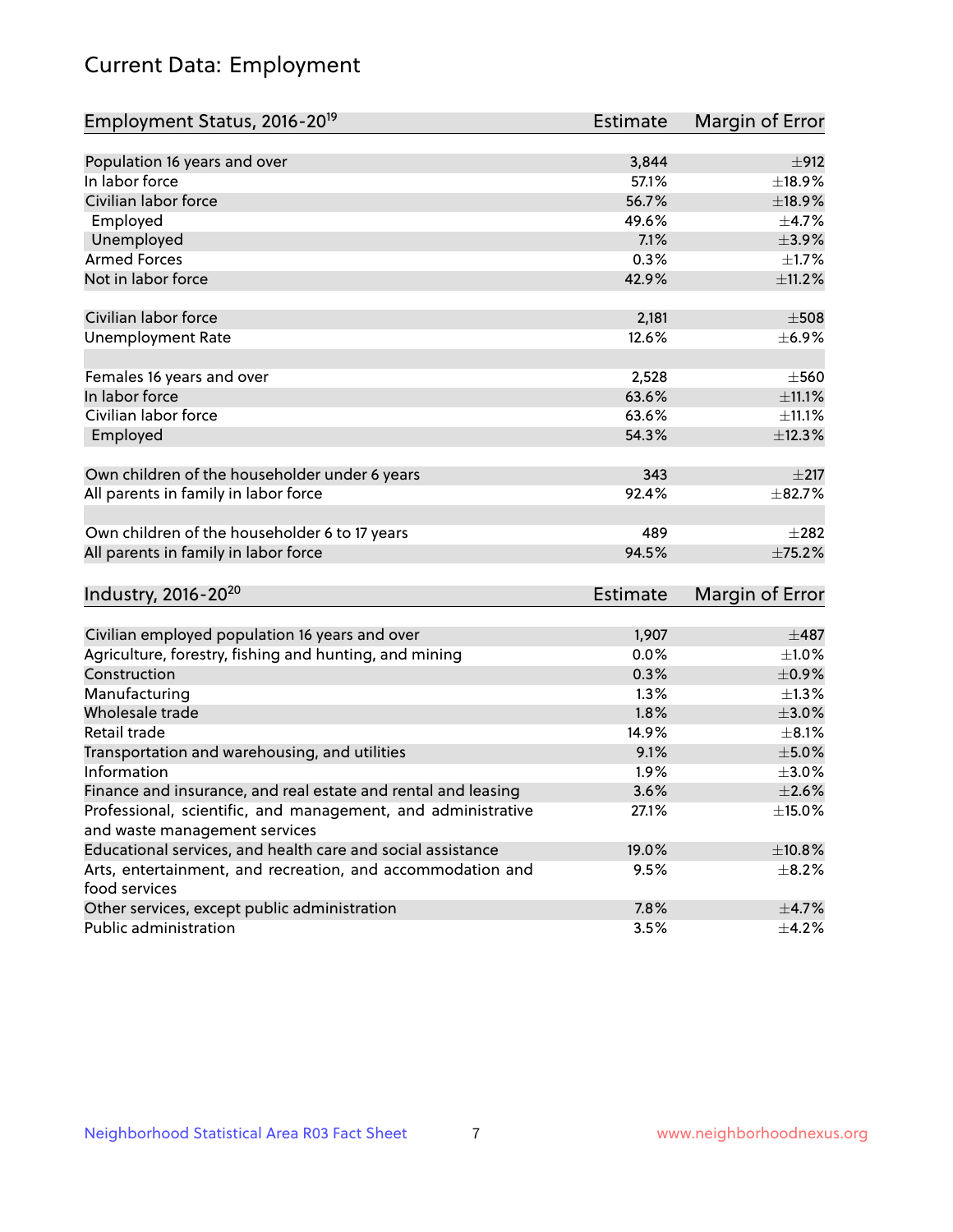# Current Data: Employment, continued...

| Occupation, 2016-20 <sup>21</sup>                                                                                | <b>Estimate</b> | Margin of Error |
|------------------------------------------------------------------------------------------------------------------|-----------------|-----------------|
| Civilian employed population 16 years and over                                                                   | 1,907           | $\pm$ 487       |
| Management, business, science, and arts occupations                                                              | 14.6%           | $\pm$ 6.7%      |
| Service occupations                                                                                              | 25.4%           | ±12.8%          |
| Sales and office occupations                                                                                     | 42.2%           | ±13.9%          |
| Natural resources, construction, and maintenance occupations                                                     | 2.4%            | $\pm 3.5\%$     |
| Production, transportation, and material moving occupations                                                      | 15.4%           | $\pm$ 8.2%      |
| Class of Worker, 2016-20 <sup>22</sup>                                                                           | Estimate        | Margin of Error |
| Civilian employed population 16 years and over                                                                   | 1,907           | $\pm$ 487       |
| Private wage and salary workers                                                                                  | 90.5%           | $\pm$ 8.6%      |
| Government workers                                                                                               | 7.1%            | $\pm$ 5.0%      |
| Self-employed in own not incorporated business workers                                                           | 2.4%            | $\pm 2.2\%$     |
| Unpaid family workers                                                                                            | 0.0%            | $\pm1.0\%$      |
|                                                                                                                  |                 |                 |
| Job Flows, 2019 <sup>23</sup>                                                                                    |                 | 2019            |
| Total Jobs in Neighborhood Statistical Area                                                                      |                 | 1,855           |
| Held by residents of Neighborhood Statistical Area                                                               |                 | 0.7%            |
| Held by non-residents of Neighborhood Statistical Area                                                           |                 | 99.3%           |
|                                                                                                                  |                 |                 |
| Jobs by Industry Sector, 2019 <sup>24</sup>                                                                      |                 | 2019            |
| Total Jobs in Neighborhood Statistical Area                                                                      |                 | 1,855           |
| <b>Goods Producing sectors</b>                                                                                   |                 | 0.4%            |
| Trade, Transportation, and Utilities sectors                                                                     |                 | 36.4%           |
| All Other Services sectors                                                                                       |                 | 63.2%           |
| Total Jobs in Neighborhood Statistical<br>held<br>by<br>Area<br>Neighborhood Statistical Area residents          |                 | 13              |
| <b>Goods Producing sectors</b>                                                                                   |                 | 0.0%            |
| Trade, Transportation, and Utilities sectors                                                                     |                 | 61.5%           |
| All Other Services sectors                                                                                       |                 | 38.5%           |
| Jobs by Earnings, 2019 <sup>25</sup>                                                                             |                 | 2019            |
| Total Jobs in Neighborhood Statistical Area                                                                      |                 | 1,855           |
| Jobs with earnings \$1250/month or less                                                                          |                 | 57.4%           |
| Jobs with earnings \$1251/month to \$3333/month                                                                  |                 | 26.9%           |
| Jobs with earnings greater than \$3333/month                                                                     |                 | 15.7%           |
| Neighborhood Statistical<br>Jobs<br>in<br>held<br>by<br>Total<br>Area<br>Neighborhood Statistical Area residents |                 | 13              |
| Jobs with earnings \$1250/month or less                                                                          |                 | 61.5%           |
| Jobs with earnings \$1251/month to \$3333/month                                                                  |                 | 30.8%           |
| Jobs with earnings greater than \$3333/month                                                                     |                 | 7.7%            |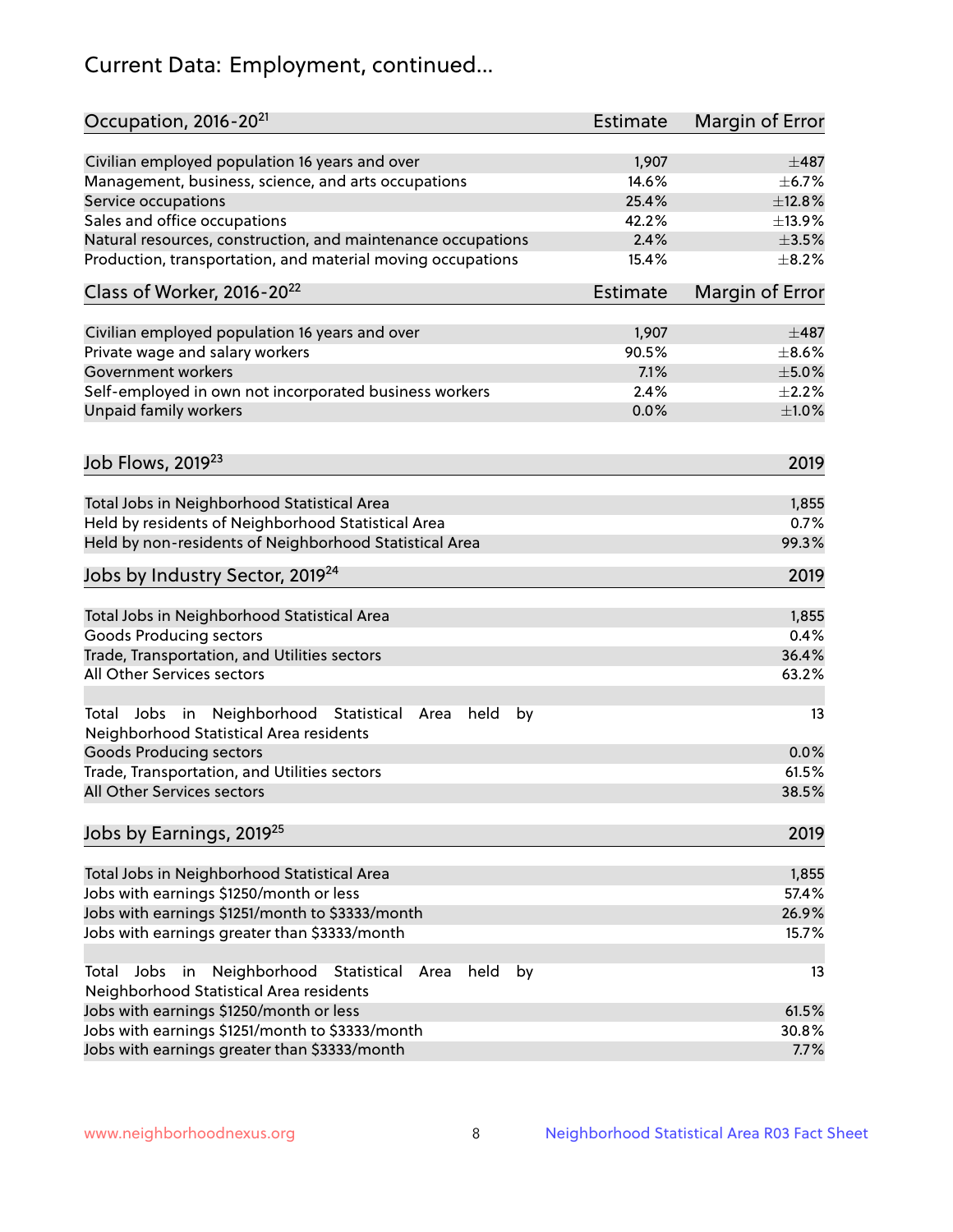# Current Data: Employment, continued...

| Jobs by Age of Worker, 2019 <sup>26</sup>                                                      | 2019  |
|------------------------------------------------------------------------------------------------|-------|
|                                                                                                |       |
| Total Jobs in Neighborhood Statistical Area                                                    | 1,855 |
| Jobs with workers age 29 or younger                                                            | 30.0% |
| Jobs with workers age 30 to 54                                                                 | 50.0% |
| Jobs with workers age 55 or older                                                              | 20.0% |
|                                                                                                |       |
| Total Jobs in Neighborhood Statistical Area held by<br>Neighborhood Statistical Area residents | 13    |
| Jobs with workers age 29 or younger                                                            | 23.1% |
| Jobs with workers age 30 to 54                                                                 | 38.5% |
| Jobs with workers age 55 or older                                                              | 38.5% |

### Current Data: Education

| School Enrollment, 2016-20 <sup>27</sup>       | Estimate | Margin of Error |
|------------------------------------------------|----------|-----------------|
|                                                |          |                 |
| Population 3 years and over enrolled in school | 972      | $\pm$ 538       |
| Nursery school, preschool                      | 8.5%     | $\pm$ 8.9%      |
| Kindergarten                                   | 4.3%     | $\pm$ 6.8%      |
| Elementary school (grades 1-8)                 | 45.9%    | $\pm$ 16.6%     |
| High school (grades 9-12)                      | 15.3%    | ±12.3%          |
| College or graduate school                     | 25.9%    | ±12.3%          |

| Educational Attainment, 2016-20 <sup>28</sup> | Estimate | Margin of Error |
|-----------------------------------------------|----------|-----------------|
|                                               |          |                 |
| Population 25 years and over                  | 3,399    | $\pm$ 875       |
| Less than 9th grade                           | 1.6%     | $\pm 2.3\%$     |
| 9th to 12th grade, no diploma                 | 5.1%     | $\pm 2.7\%$     |
| High school graduate (includes equivalency)   | 25.7%    | $\pm$ 5.6%      |
| Some college, no degree                       | 37.9%    | ±13.6%          |
| Associate's degree                            | 6.4%     | $\pm$ 3.7%      |
| Bachelor's degree                             | 11.6%    | $\pm 2.9\%$     |
| Graduate or professional degree               | 11.8%    | $\pm$ 7.8%      |
|                                               |          |                 |
| Percent high school graduate or higher        | 93.4%    | $+32.2%$        |
| Percent bachelor's degree or higher           | 23.3%    | $\pm$ 7.2%      |
|                                               |          |                 |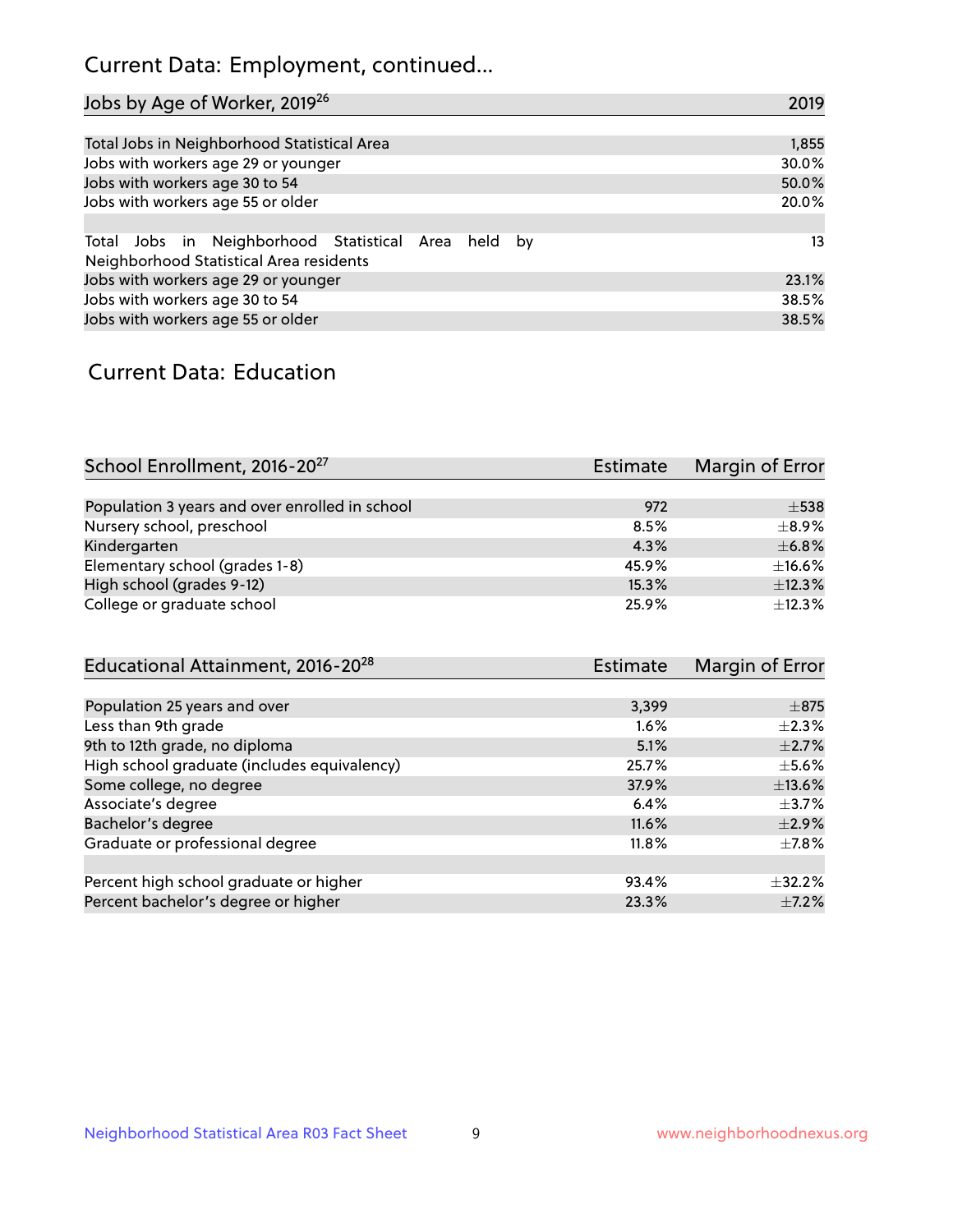# Current Data: Housing

| Households by Type, 2016-20 <sup>29</sup>            | <b>Estimate</b> | Margin of Error |
|------------------------------------------------------|-----------------|-----------------|
|                                                      |                 |                 |
| <b>Total households</b>                              | 2,216           | $\pm$ 512       |
| Family households (families)                         | 43.5%           | $\pm$ 9.7%      |
| With own children under 18 years                     | 12.9%           | $\pm$ 5.5%      |
| Married-couple family                                | 15.5%           | $\pm$ 11.4%     |
| With own children of the householder under 18 years  | 0.1%            | $\pm$ 0.3%      |
| Male householder, no spouse present, family          | 0.7%            | $\pm 0.8\%$     |
| With own children of the householder under 18 years  | 0.0%            | $\pm$ 0.6%      |
| Female householder, no spouse present, family        | 27.3%           | ±4.8%           |
| With own children of the householder under 18 years  | 12.8%           | $\pm$ 5.4%      |
| Nonfamily households                                 | 56.5%           | ±12.9%          |
| Householder living alone                             | 51.9%           | ±14.0%          |
| 65 years and over                                    | 17.0%           | $\pm$ 5.8%      |
|                                                      |                 |                 |
| Households with one or more people under 18 years    | 19.0%           | $\pm$ 5.7%      |
| Households with one or more people 65 years and over | 35.6%           | $\pm$ 11.4%     |
|                                                      |                 |                 |
| Average household size                               | 2.14            | $\pm$ 0.69      |
| Average family size                                  | 3.46            | $\pm 1.57$      |
|                                                      |                 |                 |
| Housing Occupancy, 2016-20 <sup>30</sup>             | <b>Estimate</b> | Margin of Error |
| Total housing units                                  | 2,599           | $\pm$ 472       |
| Occupied housing units                               | 85.3%           | ±12.2%          |
| Vacant housing units                                 | 14.7%           | $\pm$ 3.9%      |
|                                                      |                 |                 |
| Homeowner vacancy rate                               | 4.0             | $\pm$ 6.0       |
| Rental vacancy rate                                  | 12.3            | $\pm$ 5.1       |
| Units in Structure, 2016-20 <sup>31</sup>            | <b>Estimate</b> | Margin of Error |
|                                                      |                 |                 |
| Total housing units                                  | 2,599           | $\pm$ 472       |
| 1-unit, detached                                     | 19.7%           | ±3.4%           |
| 1-unit, attached                                     | 8.6%            | $\pm$ 9.6%      |
| 2 units                                              | 0.0%            | $\pm$ 0.5%      |
| 3 or 4 units                                         | 1.4%            | $\pm 2.1\%$     |
| 5 to 9 units                                         | 16.8%           | $\pm$ 3.7%      |
| 10 to 19 units                                       | 24.2%           | $\pm$ 5.9%      |
| 20 or more units                                     | 28.5%           | ±12.7%          |
| Mobile home                                          | 0.9%            | $\pm1.5\%$      |
| Boat, RV, van, etc.                                  | 0.0%            | $\pm$ 0.5%      |
|                                                      |                 |                 |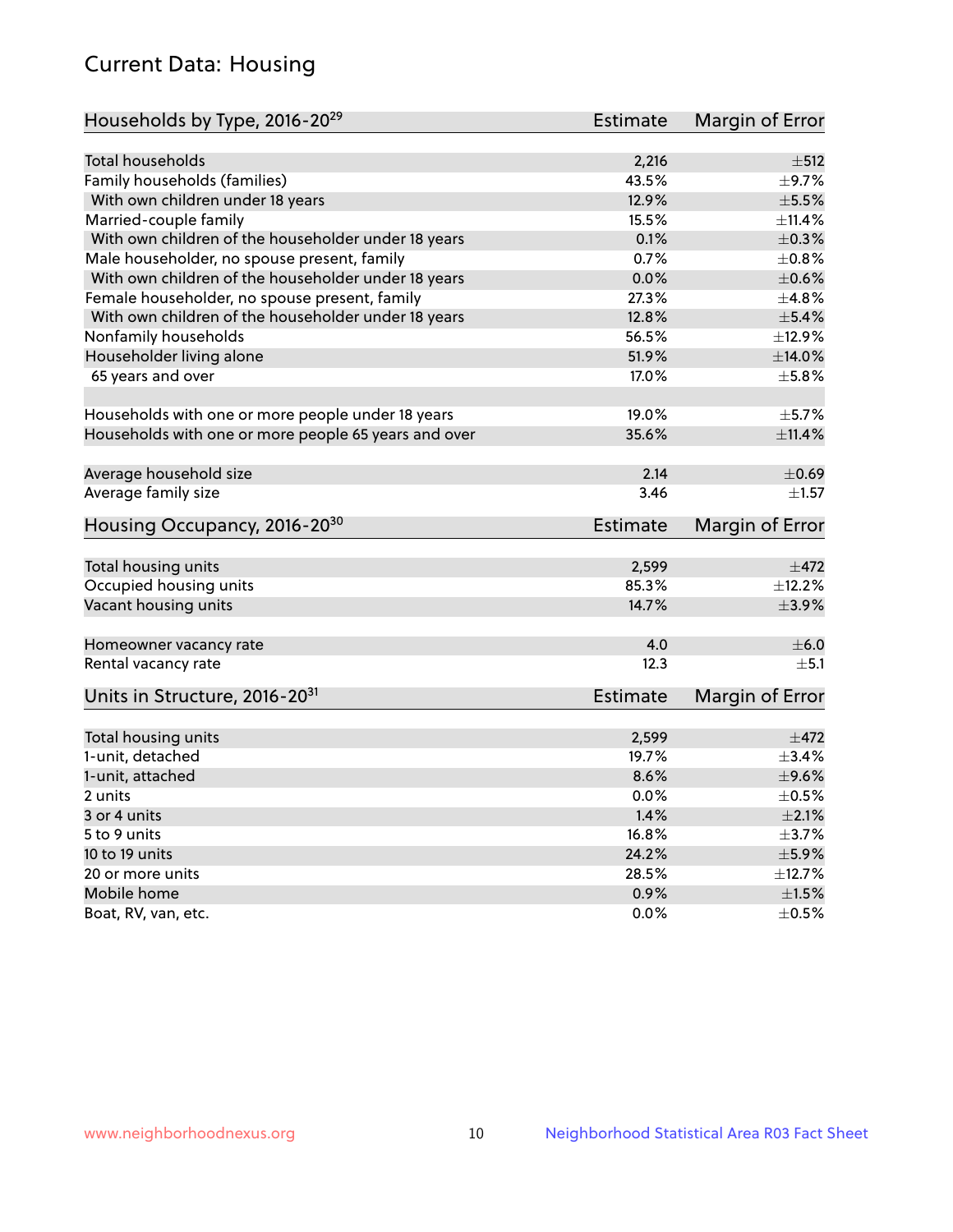# Current Data: Housing, continued...

| Year Structure Built, 2016-20 <sup>32</sup>    | Estimate        | <b>Margin of Error</b> |
|------------------------------------------------|-----------------|------------------------|
| Total housing units                            | 2,599           | ±472                   |
| Built 2014 or later                            | 0.0%            | $\pm$ 0.5%             |
| Built 2010 to 2013                             | 7.1%            | $\pm$ 8.8%             |
| Built 2000 to 2009                             | 20.1%           | $\pm$ 9.7%             |
| Built 1990 to 1999                             | 9.7%            | $\pm$ 5.0%             |
| Built 1980 to 1989                             | 6.0%            | $\pm$ 3.3%             |
| Built 1970 to 1979                             | 28.2%           | ±10.9%                 |
| Built 1960 to 1969                             | 24.9%           | ±4.7%                  |
| Built 1950 to 1959                             | 2.5%            | $\pm1.6\%$             |
| Built 1940 to 1949                             | 0.8%            | $\pm 1.1\%$            |
| Built 1939 or earlier                          | 0.5%            | $\pm$ 0.6%             |
| Housing Tenure, 2016-2033                      | Estimate        | Margin of Error        |
| Occupied housing units                         | 2,216           | $\pm$ 512              |
| Owner-occupied                                 | 26.3%           | ±10.7%                 |
| Renter-occupied                                | 73.7%           | $\pm$ 9.7%             |
| Average household size of owner-occupied unit  | 2.27            | $\pm$ 1.48             |
| Average household size of renter-occupied unit | 2.09            | $\pm$ 0.13             |
| Residence 1 Year Ago, 2016-20 <sup>34</sup>    | <b>Estimate</b> | <b>Margin of Error</b> |
| Population 1 year and over                     | 4,702           | $\pm$ 1,053            |
| Same house                                     | 80.5%           | $\pm$ 12.0%            |
| Different house in the U.S.                    | 19.5%           | ±7.4%                  |
| Same county                                    | 14.5%           | $\pm$ 7.1%             |
| Different county                               | 5.0%            | $\pm 3.6\%$            |
| Same state                                     | 3.0%            | $\pm 2.8\%$            |
| Different state                                | 2.1%            | $\pm 2.4\%$            |
| Abroad                                         | 0.0%            | $\pm$ 0.3%             |
| Value of Housing Unit, 2016-20 <sup>35</sup>   | <b>Estimate</b> | Margin of Error        |
| Owner-occupied units                           | 582             | $\pm 272$              |
| Less than \$50,000                             | 7.6%            | $\pm$ 7.1%             |
| \$50,000 to \$99,999                           | 16.3%           | $\pm$ 9.4%             |
| \$100,000 to \$149,999                         | 48.6%           | $\pm$ 39.3%            |
| \$150,000 to \$199,999                         | 17.9%           | $\pm$ 6.4%             |
| \$200,000 to \$299,999                         | 6.9%            | $\pm$ 7.0%             |
| \$300,000 to \$499,999                         | 2.7%            | $\pm 4.0\%$            |
| \$500,000 to \$999,999                         | 0.0%            | $\pm$ 3.4%             |
| \$1,000,000 or more                            | 0.0%            | $\pm$ 4.2%             |
| Mortgage Status, 2016-20 <sup>36</sup>         | Estimate        | Margin of Error        |
| Owner-occupied units                           | 582             | $\pm 272$              |
| Housing units with a mortgage                  | 63.9%           | ±34.8%                 |

Housing units without a mortgage  $\pm 21.6\%$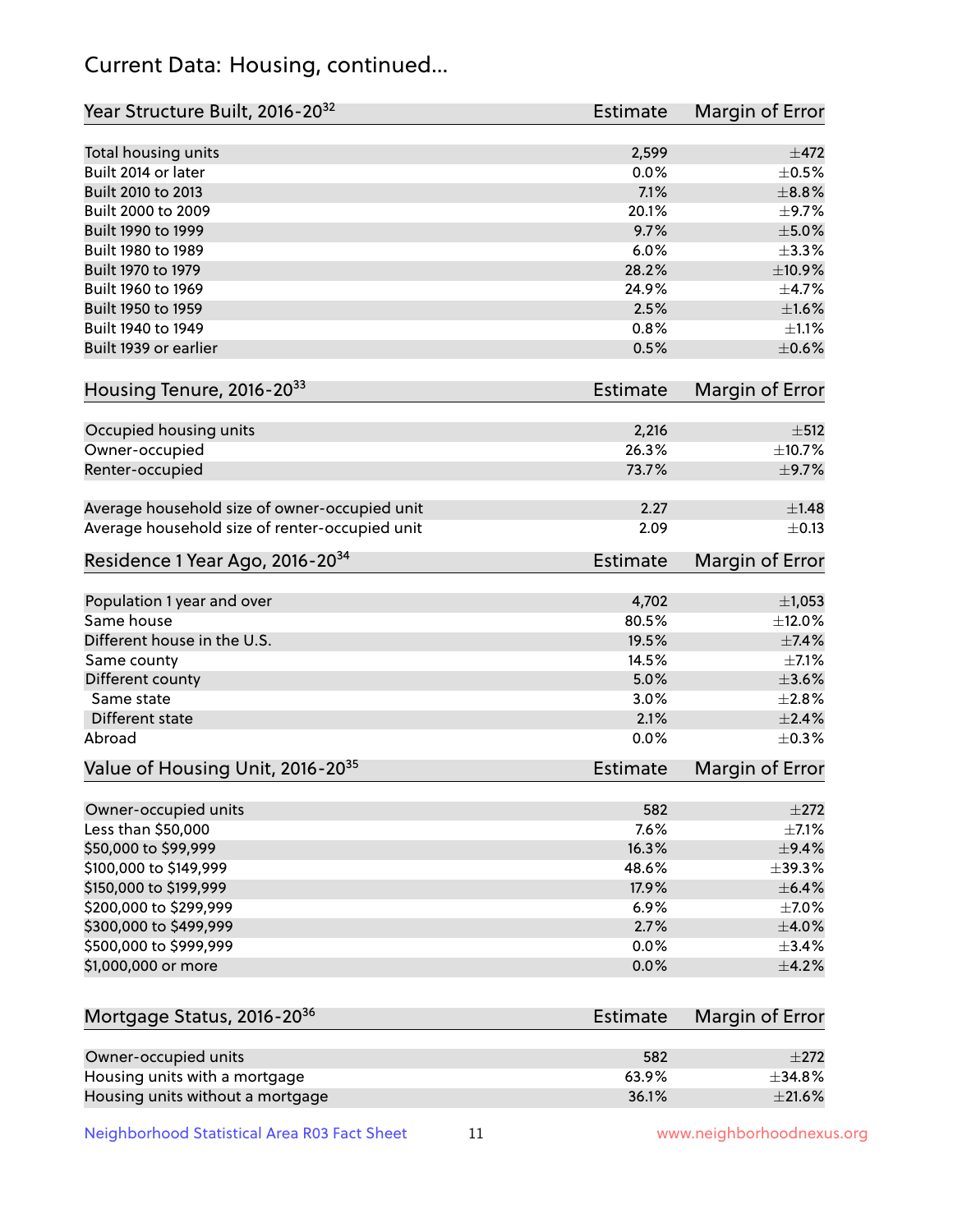# Current Data: Housing, continued...

| Selected Monthly Owner Costs, 2016-20 <sup>37</sup> | <b>Estimate</b> | Margin of Error |
|-----------------------------------------------------|-----------------|-----------------|
|                                                     |                 |                 |
| Housing units with a mortgage                       | 372             | $\pm 267$       |
| Less than \$300                                     | 0.0%            | $\pm$ 5.3%      |
| \$300 to \$499                                      | 45.4%           | ±59.2%          |
| \$500 to \$999                                      | 28.8%           | $\pm$ 11.2%     |
| \$1,000 to \$1,499                                  | 20.4%           | $\pm$ 18.6%     |
| \$1,500 to \$1,999                                  | 0.5%            | $\pm$ 1.0%      |
| \$2,000 to \$2,999                                  | 4.8%            | $\pm$ 6.9%      |
| \$3,000 or more                                     | 0.0%            | $\pm$ 6.5%      |
|                                                     |                 |                 |
| Median (dollars)                                    | \$544           | ±214            |
|                                                     |                 |                 |
| Housing units without a mortgage                    | 210             | $\pm$ 79        |
| Less than \$150                                     | 8.6%            | $\pm$ 14.6%     |
| \$150 to \$249                                      | 7.1%            | $\pm$ 8.1%      |
| \$250 to \$349                                      | 20.0%           | ±17.8%          |
| \$350 to \$499                                      | 44.8%           | ±27.4%          |
| \$500 to \$699                                      | 14.8%           | ±14.3%          |
| \$700 or more                                       | 4.8%            | ±18.4%          |
|                                                     |                 |                 |
| Median (dollars)                                    | \$373           | ±21             |

| Selected Monthly Owner Costs as a Percentage of | <b>Estimate</b> | Margin of Error |
|-------------------------------------------------|-----------------|-----------------|
| Household Income, 2016-20 <sup>38</sup>         |                 |                 |
|                                                 |                 |                 |
| Housing units with a mortgage <sup>39</sup>     | 372             | $\pm 271$       |
| Less than 20.0 percent                          | 78.0%           | $\pm$ 43.3%     |
| 20.0 to 24.9 percent                            | 7.3%            | $\pm$ 6.1%      |
| 25.0 to 29.9 percent                            | 0.5%            | $\pm 1.0\%$     |
| 30.0 to 34.9 percent                            | 4.6%            | $\pm$ 5.2%      |
| 35.0 percent or more                            | 9.7%            | $\pm$ 6.9%      |
|                                                 |                 |                 |
| Housing units without a mortgage <sup>40</sup>  | 210             | $\pm 96$        |
| Less than 10.0 percent                          | 28.6%           | $\pm$ 18.2%     |
| 10.0 to 14.9 percent                            | 18.1%           | $\pm$ 15.6%     |
| 15.0 to 19.9 percent                            | 18.6%           | $\pm$ 18.1%     |
| 20.0 to 24.9 percent                            | 22.4%           | $\pm 23.1\%$    |
| 25.0 to 29.9 percent                            | 0.0%            | $\pm$ 6.7%      |
| 30.0 to 34.9 percent                            | 2.4%            | $\pm$ 3.2%      |
| 35.0 percent or more                            | 10.0%           | $\pm$ 13.0%     |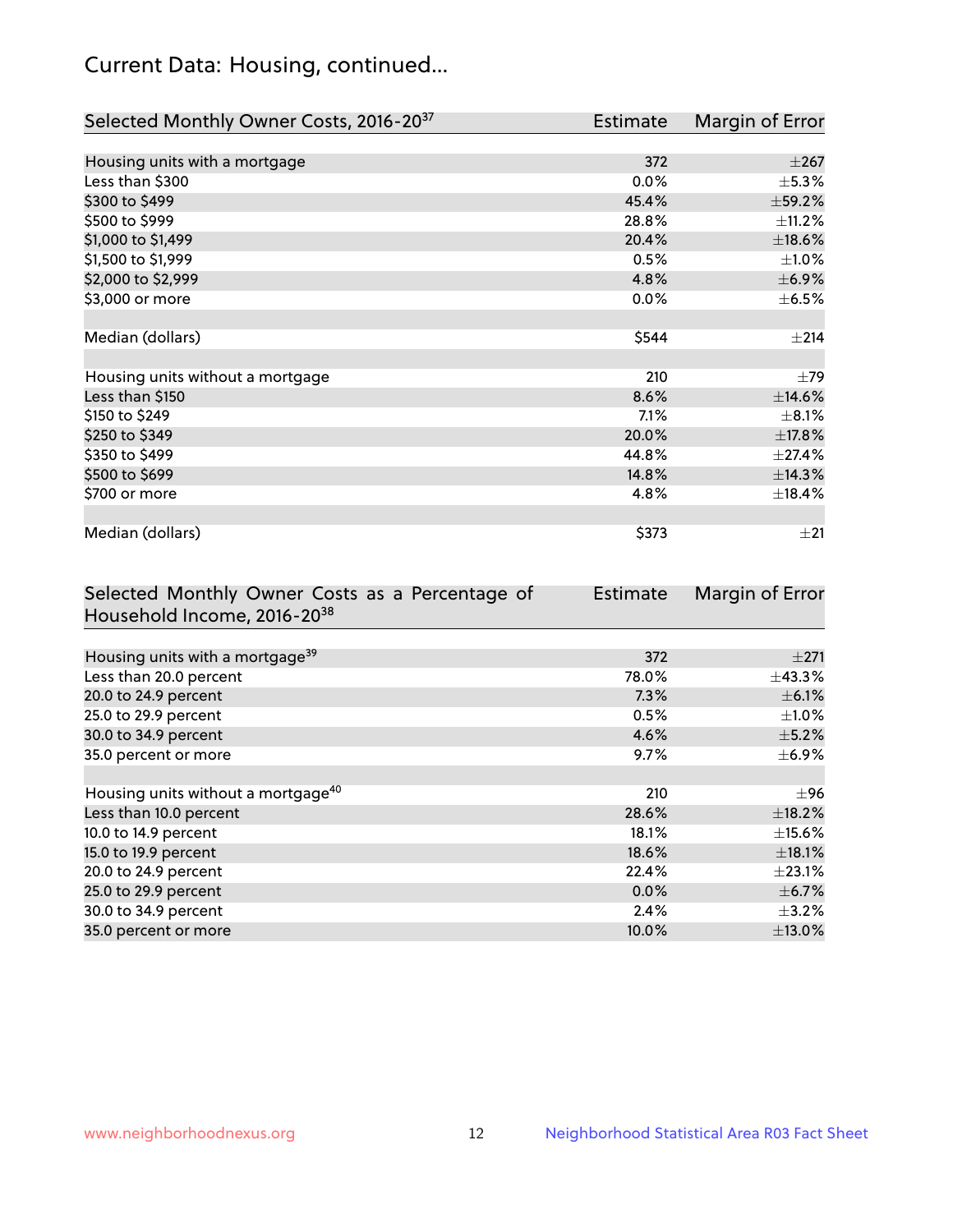# Current Data: Housing, continued...

| Gross Rent, 2016-20 <sup>41</sup>               | <b>Estimate</b> | Margin of Error |
|-------------------------------------------------|-----------------|-----------------|
|                                                 |                 |                 |
| Occupied units paying rent                      | 1,619           | $\pm$ 437       |
| Less than \$200                                 | 0.0%            | $\pm 1.5\%$     |
| \$200 to \$499                                  | 9.4%            | $\pm 4.0\%$     |
| \$500 to \$749                                  | 14.7%           | ±14.8%          |
| \$750 to \$999                                  | 25.8%           | $\pm$ 5.6%      |
| \$1,000 to \$1,499                              | 47.5%           | $\pm$ 15.5%     |
| \$1,500 to \$1,999                              | 2.6%            | $\pm 4.1\%$     |
| \$2,000 or more                                 | 0.0%            | $\pm$ 1.7%      |
| Median (dollars)                                | \$1,001         | ±70             |
|                                                 |                 |                 |
| No rent paid                                    | 15              | ±21             |
|                                                 |                 |                 |
| Gross Rent as a Percentage of Household Income, | <b>Estimate</b> | Margin of Error |
| $2016 - 20^{42}$                                |                 |                 |
|                                                 |                 |                 |
| Occupied units paying rent <sup>43</sup>        | 1,580           | $\pm$ 434       |
| Less than 15.0 percent                          | 1.8%            | $\pm 1.5\%$     |
| 15.0 to 19.9 percent                            | 7.0%            | $\pm 4.0\%$     |
| 20.0 to 24.9 percent                            | 5.4%            | $\pm$ 3.1%      |
| 25.0 to 29.9 percent                            | 19.6%           | $\pm$ 15.1%     |
| 30.0 to 34.9 percent                            | 7.1%            | $\pm$ 4.7%      |
| 35.0 percent or more                            | 59.1%           | ±13.2%          |

# Current Data: Transportation

| Commuting to Work, 2016-20 <sup>44</sup>  | <b>Estimate</b> | Margin of Error |
|-------------------------------------------|-----------------|-----------------|
|                                           |                 |                 |
| Workers 16 years and over                 | 1,897           | $\pm 495$       |
| Car, truck, or van - drove alone          | 58.1%           | $\pm$ 11.2%     |
| Car, truck, or van - carpooled            | 6.3%            | $\pm 3.6\%$     |
| Public transportation (excluding taxicab) | 14.5%           | $+12.1%$        |
| Walked                                    | 0.8%            | $\pm$ 1.4%      |
| Other means                               | $0.0\%$         | $\pm$ 0.7%      |
| Worked at home                            | 20.3%           | ±16.2%          |
|                                           |                 |                 |
| Mean travel time to work (minutes)        | 29.9            | $\pm$ 11.8      |

| Access to a Vehicle, 2016-20 <sup>45</sup> | Estimate | Margin of Error |
|--------------------------------------------|----------|-----------------|
|                                            |          |                 |
| Occupied housing units                     | 2,216    | $\pm$ 512       |
| No vehicles available                      | 20.7%    | $+5.0%$         |
| 1 vehicle available                        | 56.0%    | $\pm$ 14.0%     |
| 2 vehicles available                       | 20.1%    | $+11.3%$        |
| 3 or more vehicles available               | 3.2%     | $+2.7%$         |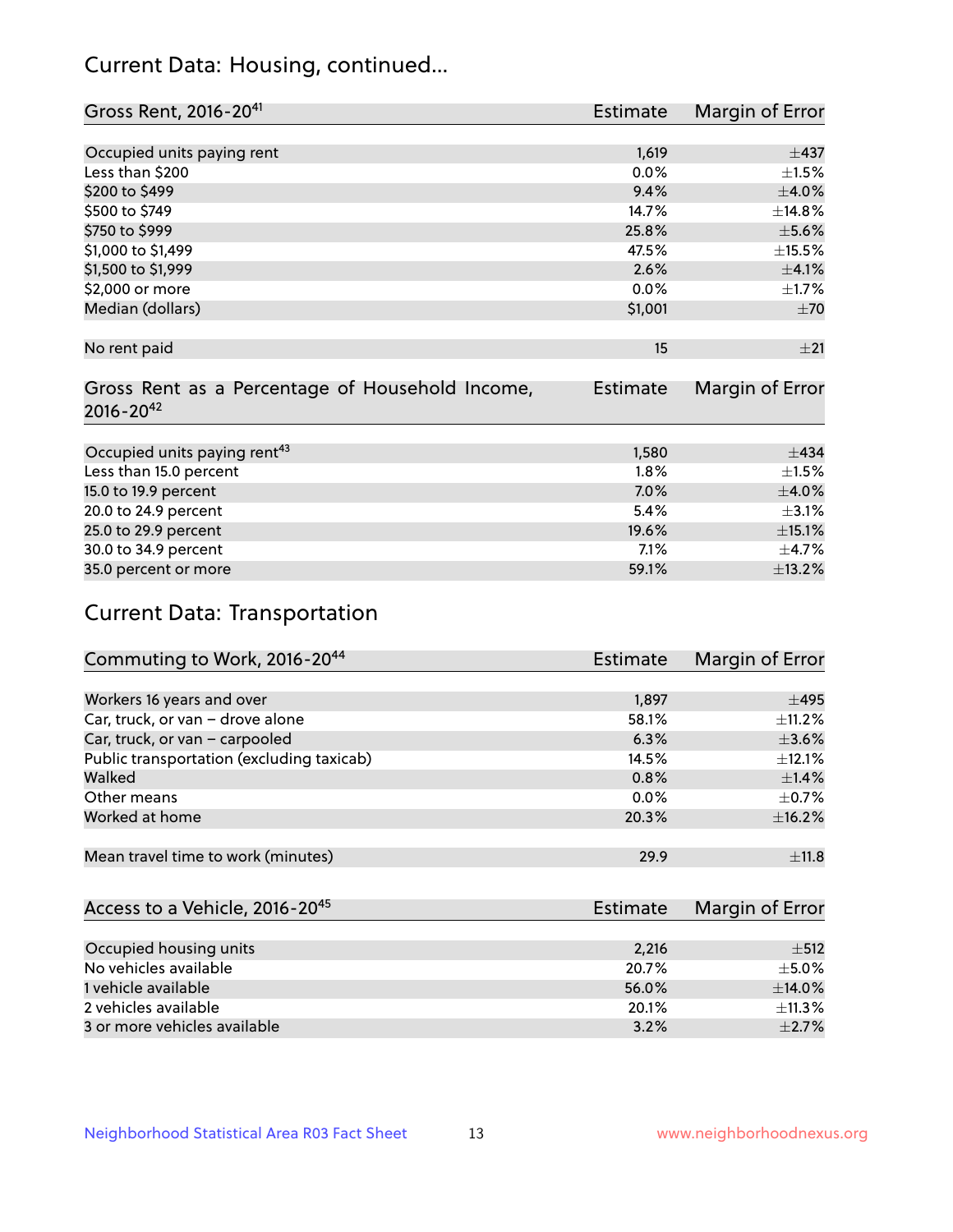# Current Data: Health

| Health Insurance coverage, 2016-2046                    | <b>Estimate</b> | Margin of Error |
|---------------------------------------------------------|-----------------|-----------------|
|                                                         |                 |                 |
| Civilian Noninstitutionalized Population                | 4,724           | $\pm$ 1,052     |
| With health insurance coverage                          | 88.7%           | $\pm$ 5.6%      |
| With private health insurance coverage                  | 50.9%           | $\pm$ 7.6%      |
| With public health coverage                             | 45.9%           | ±12.9%          |
| No health insurance coverage                            | 11.3%           | $\pm$ 6.5%      |
| Civilian Noninstitutionalized Population Under 19 years | 893             | $\pm$ 893       |
| No health insurance coverage                            | 0.0%            | $\pm 2.2\%$     |
|                                                         |                 |                 |
| Civilian Noninstitutionalized Population 19 to 64 years | 2,593           | $\pm$ 554       |
| In labor force:                                         | 2,004           | $\pm$ 517       |
| Employed:                                               | 1,739           | $\pm$ 470       |
| With health insurance coverage                          | 81.5%           | $\pm 10.1\%$    |
| With private health insurance coverage                  | 74.1%           | ±14.5%          |
| With public coverage                                    | 8.7%            | $\pm$ 5.6%      |
| No health insurance coverage                            | 18.5%           | ±12.9%          |
|                                                         |                 |                 |
| Unemployed:                                             | 265             | $\pm$ 470       |
| With health insurance coverage                          | 52.1%           | ±24.0%          |
| With private health insurance coverage                  | 12.5%           | ±19.4%          |
| With public coverage                                    | 39.6%           | ±23.3%          |
| No health insurance coverage                            | 47.9%           | $\pm$ 34.6%     |
|                                                         |                 |                 |
| Not in labor force:                                     | 589             | $\pm$ 192       |
| With health insurance coverage                          | 87.4%           | ±3.3%           |
| With private health insurance coverage                  | 40.4%           | $\pm$ 16.0%     |
| With public coverage                                    | 54.7%           | ±14.7%          |
| No health insurance coverage                            | 12.6%           | ±13.5%          |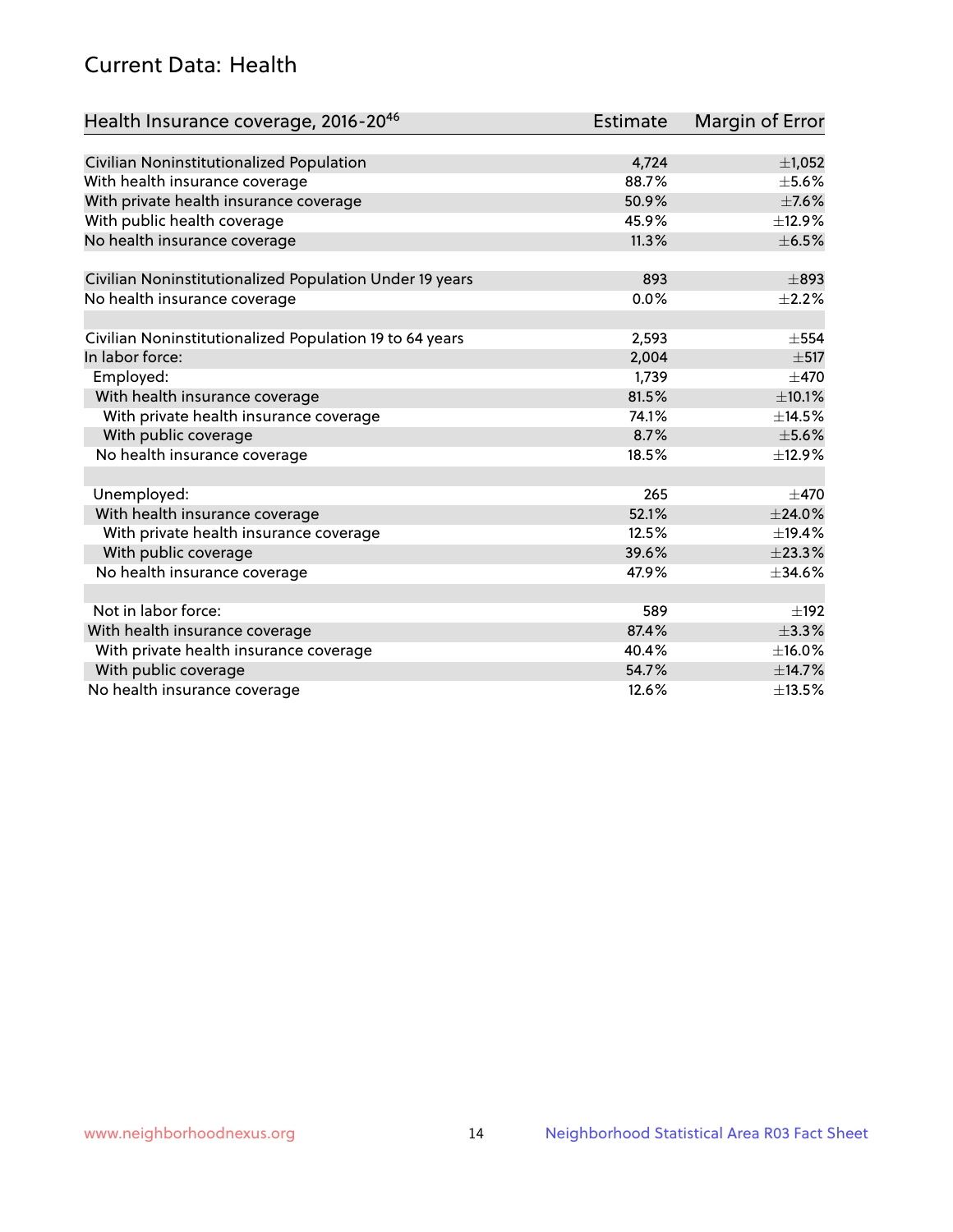#### Notes:

- 1. Source: U.S. Census Bureau, Decennial Census 2000, SF1 tables P8, P12; American Community Survey, tables B01001, B03002
- 2. This category includes Pacific Islanders, Native Americans and Alaska Natives, people who identify as some other race, and those who identify as bi/multi racial.
- 3. Source: U.S. Census Bureau, Decennial Census 2000, SF1 tables P15, P16, P18, P19; American Community Survey, tables B11001, B11005, B11003
- 4. Source: U.S. Census Bureau, Decennial Census 2000, SF3 table P37; American Community Survey, table B15002
- 5. Source: U.S. Census Bureau, Longitudinal Employer-Household Dynamics Residential Area Characteristics, Table JT01 (Primary Jobs); Workplace Area Characteristics, Table JT00 (All Jobs)
- 6. Source: U.S. Census Bureau, Decennial Census 2000, SF3 tables P52, P87; American Community Survey, tables B19001, B17001
- 7. Source: U.S. Census Bureau, Decennial Census 2000, SF1 tables H3, H4; American Community Survey, tables B25002, B25009
- 8. Source: U.S. Census Bureau, Decennial Census 2000, SF3 table H44; American Community Survey, tables B25044
- 9. Source: Atlanta Police Department, COBRA; U.S. Census Bureau, American Community Survey, table B01001
- 10. Source: U.S. Census Bureau, American Community Survey, table B01001
- 11. Source: U.S. Census Bureau, American Community Survey, table B03002
- 12. Source: U.S. Census Bureau, American Community Survey, table B05002
- 13. Source: U.S. Census Bureau, American Community Survey, table B05003
- 14. Source: U.S. Census Bureau, American Community Survey, tables B19001, B19025, B19051, B19061, B19055, B19065, B19059, B19069, B19056, B19066, B19057, B19067, B22001, B19101, B19127
- 15. Source: U.S. Census Bureau, American Community Survey, tables B19201, B19214, B20017, B19313
- 16. Source: U.S. Census Bureau, American Community Survey, table B17010
- 17. Source: U.S. Census Bureau, American Community Survey, tables B17001, B17006, B17021, B17007. Table totals may be lower than the total population, as they are based on the population for whom poverty status is determined.
- 18. Source: U.S. Census Bureau, American Community Survey, B17001H, B17001B, B17001D, B17001I. Table totals may be lower than the total population, as they are based on the population for whom poverty status is determined.
- 19. Source: U.S. Census Bureau, American Community Survey, tables B23001, B23008
- 20. Source: U.S. Census Bureau, American Community Survey, table C24030
- 21. Source: U.S. Census Bureau, American Community Survey, table C24010
- 22. Source: U.S. Census Bureau, American Community Survey, table B24080
- 23. Source: U.S. Census Bureau, Longitudinal Employer-Household Dynamics Origin-Destination Data, Tables JT00 Main and JT00 Aux
- 24. Source: U.S. Census Bureau, Longitudinal Employer-Household Dynamics Origin-Destination Data, Tables JT00 Main and JT00 Aux
- 25. Source: U.S. Census Bureau, Longitudinal Employer-Household Dynamics Origin-Destination Data, Tables JT00 Main and JT00 Aux
- 26. Source: U.S. Census Bureau, Longitudinal Employer-Household Dynamics Origin-Destination Data, Tables JT00 Main and JT00 Aux
- 27. Source: U.S. Census Bureau, American Community Survey, table B14001
- 28. Source: U.S. Census Bureau, American Community Survey, table B15002
- 29. Source: U.S. Census Bureau, American Community Survey, tables B11001, B11003, B11007, B11005, B09019
- 30. Source: U.S. Census Bureau, American Community Survey, tables B25002, B25003, B25004
- 31. Source: U.S. Census Bureau, American Community Survey, table B25024
- 32. Source: U.S. Census Bureau, American Community Survey, table B25034
- 33. Source: U.S. Census Bureau, American Community Survey, tables B25009, B25008, B25003
- 34. Source: U.S. Census Bureau, American Community Survey, table B07003
- 35. Source: U.S. Census Bureau, American Community Survey, table B25075. This value is self-reported and may differ from home values as determined by the County Tax Assessor.
- 36. Source: U.S. Census Bureau, American Community Survey, table B25081
- 37. Source: U.S. Census Bureau, American Community Survey, table B25087
- 38. Source: U.S. Census Bureau, American Community Survey, table B25091
- 39. Excludes units where Selected Monthly Owner Costs as a Percentage of Income cannot be computed.
- 40. Excludes units where Selected Monthly Owner Costs as a Percentage of Income cannot be computed.
- 41. Source: U.S. Census Bureau, American Community Survey, table B25063
- 42. Source: U.S. Census Bureau, American Community Survey, table B25070
- 43. Excludes units where Gross Rent as a Percentage of Income cannot be computed.
- 44. Source: U.S. Census Bureau, American Community Survey, tables B08101, B08013
- 45. Source: U.S. Census Bureau, American Community Survey, table B25044
- 46. Source: U.S. Census Bureau, American Community Survey, tables B18135, B27011

The dagger (†) symbol denotes values that cannot be computed.